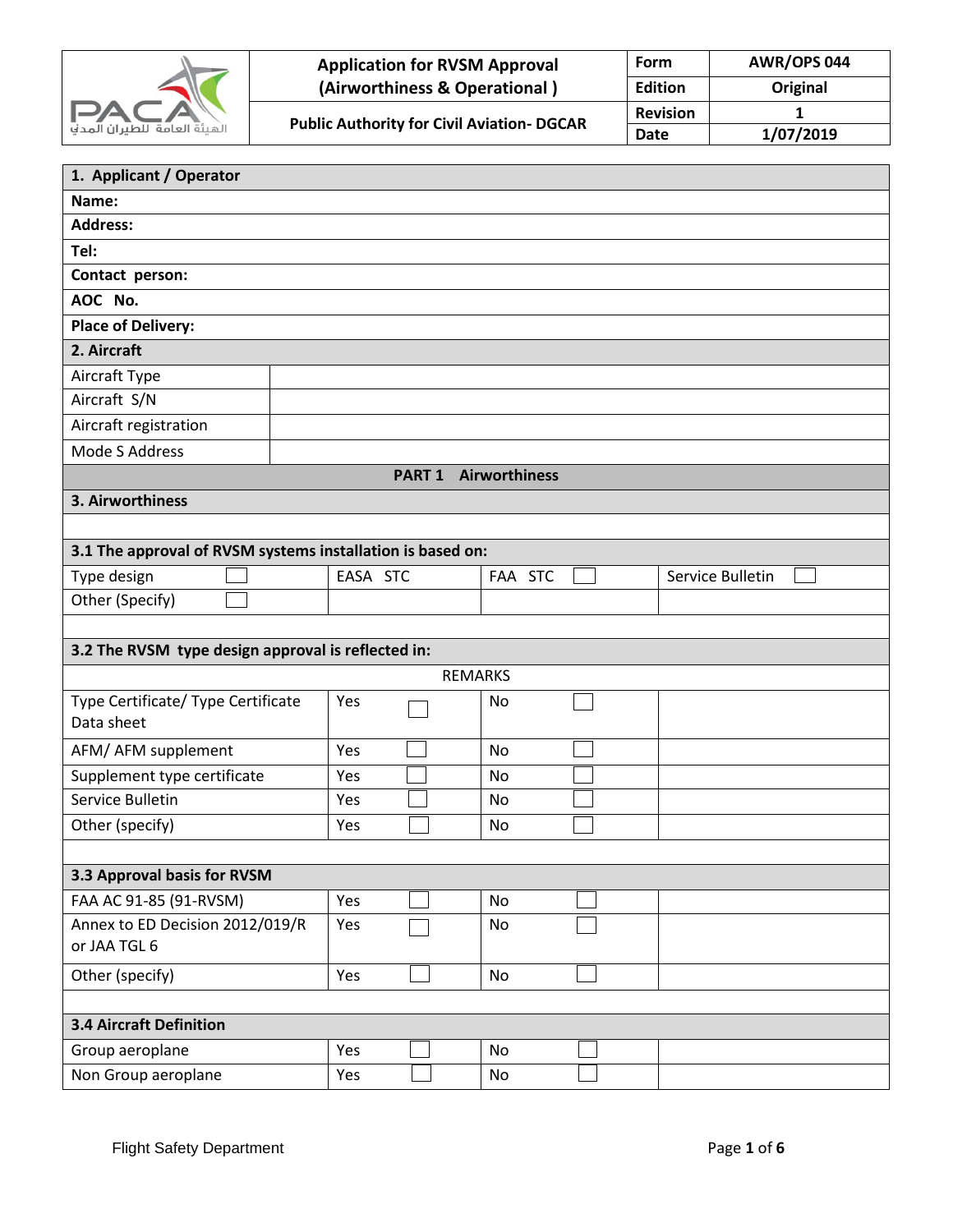| 3.5 Aircraft equipment's for RVSM operations:                                                                        |      |              |             |     |  |    |  |  |              |     |
|----------------------------------------------------------------------------------------------------------------------|------|--------------|-------------|-----|--|----|--|--|--------------|-----|
|                                                                                                                      |      |              | <b>Make</b> |     |  |    |  |  | <b>Model</b> |     |
| Two Independent Altitude                                                                                             | No.1 |              |             |     |  |    |  |  |              |     |
| measurement system                                                                                                   | No.2 |              |             |     |  |    |  |  |              |     |
| SSR transponder                                                                                                      |      |              |             |     |  |    |  |  |              |     |
| Altitude alert system                                                                                                |      |              |             |     |  |    |  |  |              |     |
| Automatic altitude control system                                                                                    |      |              |             |     |  |    |  |  |              |     |
| ACAS II System (with Change 7/7A                                                                                     |      |              |             |     |  |    |  |  |              |     |
| as applicable)                                                                                                       |      |              |             |     |  |    |  |  |              |     |
|                                                                                                                      |      |              |             |     |  |    |  |  |              |     |
| 3.6 Maintenance program:                                                                                             |      |              |             |     |  |    |  |  |              |     |
| The operator should have an established maintenance program that contains all related                                |      |              |             |     |  |    |  |  | S            | U/S |
| maintenance requirements prescribed by the manufacturer for RVSM operations.                                         |      |              |             |     |  |    |  |  |              |     |
| Existing maintenance Program covers RVSM operations                                                                  |      |              |             | Yes |  | No |  |  |              |     |
| New Maintenance program required                                                                                     |      |              |             | Yes |  | No |  |  |              |     |
| The operator has to submit the report of last Air Data System check performed.                                       |      |              |             |     |  |    |  |  |              |     |
| Performance: Satisfactory/Unsatisfactory                                                                             |      | Date of Test |             |     |  |    |  |  |              |     |
|                                                                                                                      |      |              |             |     |  |    |  |  |              |     |
| 3.7 MEL:                                                                                                             |      |              |             |     |  |    |  |  |              |     |
| The applicant has revise relevant parts of the MEL to reflect system requirements appropriate                        |      |              |             |     |  |    |  |  |              |     |
| for RVSM operations                                                                                                  |      |              |             |     |  |    |  |  |              |     |
| Existing MEL covers requirements?<br>Yes<br>No                                                                       |      |              |             |     |  |    |  |  |              |     |
| Revision of MEL required?<br>Yes<br>No                                                                               |      |              |             |     |  |    |  |  |              |     |
|                                                                                                                      |      |              |             |     |  |    |  |  |              |     |
| 4. Maintenance practices                                                                                             |      |              |             |     |  |    |  |  |              |     |
| The applicant must establish procedures for continuing airworthiness practices covering the                          |      |              |             |     |  |    |  |  |              |     |
| following subjects (Applicant should refer to manual reference including chapter)                                    |      |              |             |     |  |    |  |  |              |     |
| 4.1 Maintenance of RVSM equipment (adherence to manufacturer's maintenance instructions)                             |      |              |             |     |  |    |  |  |              |     |
| Ref:                                                                                                                 |      |              |             |     |  |    |  |  |              |     |
|                                                                                                                      |      |              |             |     |  |    |  |  |              |     |
|                                                                                                                      |      |              |             |     |  |    |  |  |              |     |
| 4.2 Actions for non-compliant aeroplane (down-grading - technical log entries - placarding - monitoring of defects - |      |              |             |     |  |    |  |  |              |     |
| reliability reporting - etc)                                                                                         |      |              |             |     |  |    |  |  |              |     |
| Ref:                                                                                                                 |      |              |             |     |  |    |  |  |              |     |
|                                                                                                                      |      |              |             |     |  |    |  |  |              |     |
|                                                                                                                      |      |              |             |     |  |    |  |  |              |     |
| 4.3 Maintenance training (Initial-recurrent-qualification of maintenance personnel, etc)                             |      |              |             |     |  |    |  |  |              |     |
| Ref:                                                                                                                 |      |              |             |     |  |    |  |  |              |     |
|                                                                                                                      |      |              |             |     |  |    |  |  |              |     |
|                                                                                                                      |      |              |             |     |  |    |  |  |              |     |
| 4.4 Test equipment used (use of test equipment-handling-calibration, etc)                                            |      |              |             |     |  |    |  |  |              |     |
| Ref:                                                                                                                 |      |              |             |     |  |    |  |  |              |     |
|                                                                                                                      |      |              |             |     |  |    |  |  |              |     |
|                                                                                                                      |      |              |             |     |  |    |  |  |              |     |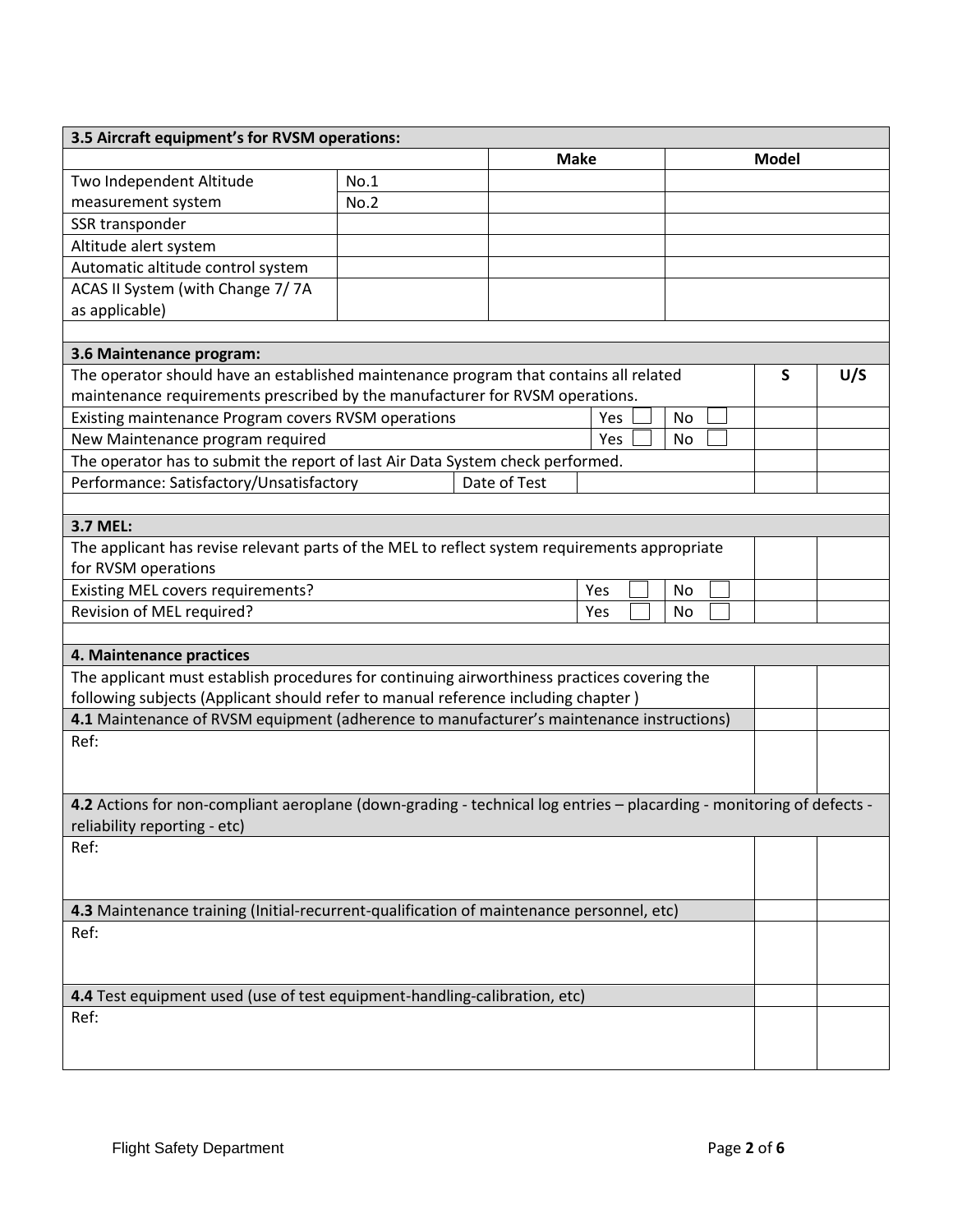| 5. Height monitoring                                                                                                                       |             |   |     |  |  |  |
|--------------------------------------------------------------------------------------------------------------------------------------------|-------------|---|-----|--|--|--|
| 5.1 Operator procedure to monitor appropriate number of aircraft in the fleet reflected in:                                                |             |   |     |  |  |  |
| Ref:                                                                                                                                       |             |   |     |  |  |  |
|                                                                                                                                            |             |   |     |  |  |  |
| 5.2 Aircraft has been monitored by HMU/GMU?                                                                                                | Yes<br>No   |   |     |  |  |  |
|                                                                                                                                            |             |   |     |  |  |  |
| <b>Part 2 Operation</b>                                                                                                                    |             |   |     |  |  |  |
| <b>6.1 Operation Manual</b>                                                                                                                | Manual ref. | S | U/S |  |  |  |
| Does the Operations Manual Part A has RVSM section?                                                                                        |             |   |     |  |  |  |
| Yes<br>No                                                                                                                                  |             |   |     |  |  |  |
|                                                                                                                                            |             |   |     |  |  |  |
| Does the Operation Manual refers to the Standard ATC-Phraseology<br>with regard to RVSM-Operation and the use of the respective wording is |             |   |     |  |  |  |
| explained?                                                                                                                                 |             |   |     |  |  |  |
| Yes<br>No                                                                                                                                  |             |   |     |  |  |  |
|                                                                                                                                            |             |   |     |  |  |  |
| Does the Operation Manual refers to the Equipment: that must be                                                                            |             |   |     |  |  |  |
| checked "operational" prior entering RVSM-Airspace?: - Two                                                                                 |             |   |     |  |  |  |
| independent altitude measurement systems; - One altitude alerting                                                                          |             |   |     |  |  |  |
| system; - One automatic altitude control system; - One altitude                                                                            |             |   |     |  |  |  |
| reporting SSR-Transponder, coupled to that altitude measuring system,                                                                      |             |   |     |  |  |  |
| that is in operation for altitude keeping.                                                                                                 |             |   |     |  |  |  |
| No<br>Yes                                                                                                                                  |             |   |     |  |  |  |
|                                                                                                                                            |             |   |     |  |  |  |
| Note: The List of circumstances that affects RVSM-capability of an                                                                         |             |   |     |  |  |  |
| aeroplane, shall contain at least the following: a) Failure of all automatic                                                               |             |   |     |  |  |  |
| altitude-control systems b) Loss of redundancy of altimetry system c)                                                                      |             |   |     |  |  |  |
| Loss of engine-thrust requiring to descend d) Any failure of equipment                                                                     |             |   |     |  |  |  |
| affecting the ability to maintain cleared flight level e) Heavy turbulence                                                                 |             |   |     |  |  |  |
| affecting the altitude-keeping capability of the aircraft.                                                                                 |             |   |     |  |  |  |
|                                                                                                                                            |             |   |     |  |  |  |
| Does the Operation manual contains the regional operational<br>procedures including normal-and contingency procedures, covering the        |             |   |     |  |  |  |
| operator's whole area of operation as specified on the AOC?                                                                                |             |   |     |  |  |  |
| • Europe (EUR)                                                                                                                             |             |   |     |  |  |  |
| • North Atlantic (NAT)                                                                                                                     |             |   |     |  |  |  |
| • Western Atlantic Route System (WATRS)                                                                                                    |             |   |     |  |  |  |
| • Northern Canadian Airspace (NAM)                                                                                                         |             |   |     |  |  |  |
| • Pacific Region (ASIA /PAC)                                                                                                               |             |   |     |  |  |  |
| • Middle East (MID)                                                                                                                        |             |   |     |  |  |  |
| Yes<br>No                                                                                                                                  |             |   |     |  |  |  |
|                                                                                                                                            |             |   |     |  |  |  |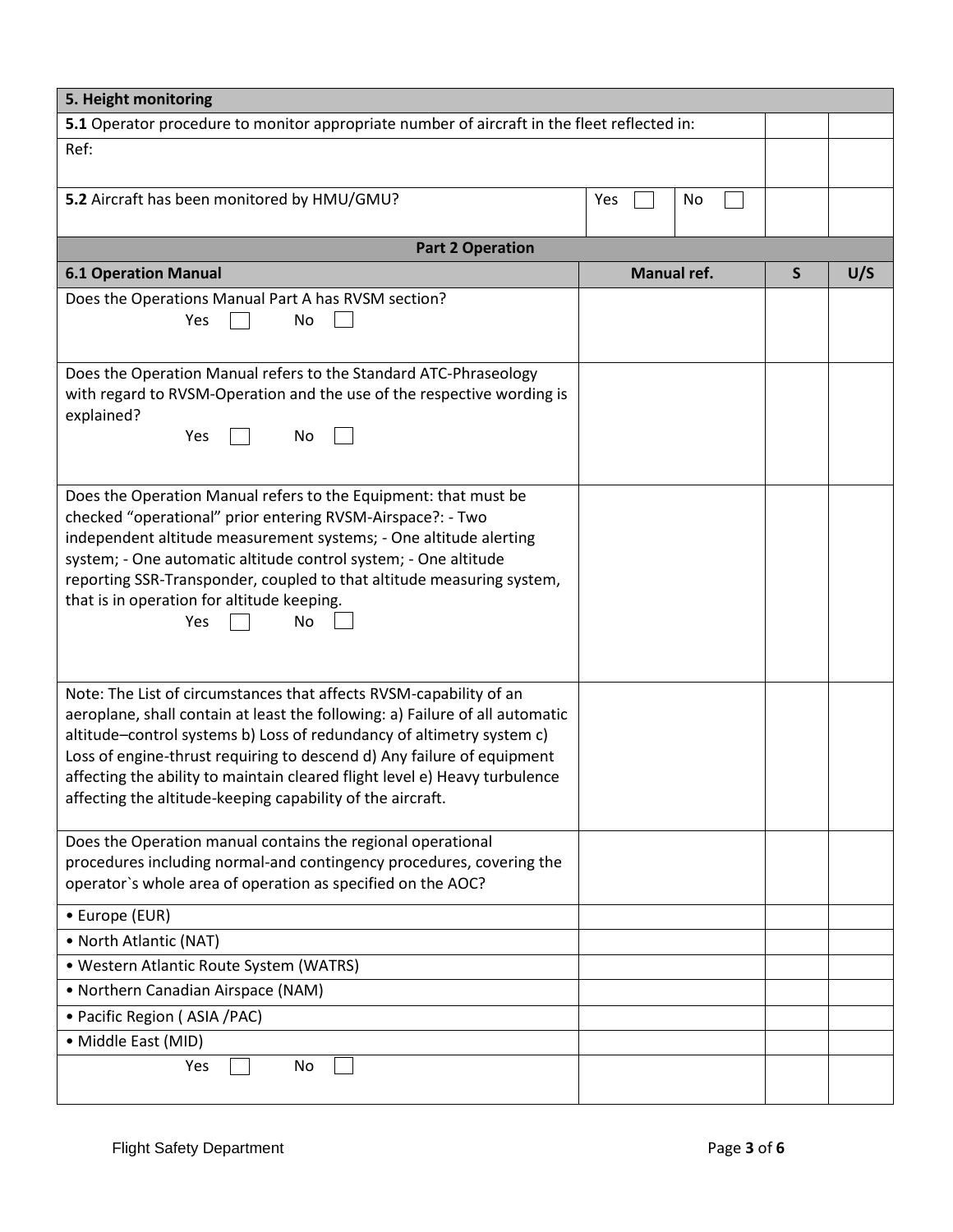| <b>6.2 Training</b>                                                       |  |  |
|---------------------------------------------------------------------------|--|--|
| Does the RVSM-Training correctly integrated?                              |  |  |
| The RVSM-Training Module must contain comprehensive instruction of        |  |  |
| basic knowledge and operational procedures to get familiar with all       |  |  |
| aspects of operations within RVSM-Airspace.                               |  |  |
|                                                                           |  |  |
| Yes<br>No                                                                 |  |  |
|                                                                           |  |  |
| <b>6.3 Flight Planning</b>                                                |  |  |
| For RVSM operations, instruction must be provided to the flight crew to   |  |  |
| review and verify the aircraft technical status reflected in the Tec log, |  |  |
| to consult the airplanes Hold Item List (HIL), to verify the airplane     |  |  |
| dispatch status using the Minimum Equipment List (MEL) concerning         |  |  |
| RVSM-operation and en-route weather forecast for the detection of         |  |  |
| areas with heavy turbulence on the intended route.                        |  |  |
|                                                                           |  |  |
| No<br>Yes                                                                 |  |  |
| 6.4 Pre-flight                                                            |  |  |
| Is there a procedure established and appropriately described, what        |  |  |
| equipment required for the operation in RVSM-Airspace has to be           |  |  |
| checked operational before entering RVSM-Airspace?                        |  |  |
| Yes<br>No                                                                 |  |  |
|                                                                           |  |  |
| For RVSM operations, instruction must be provided to the flight crew to   |  |  |
| review and verify the aircraft technical status reflected in the Techlog, |  |  |
| to consult the aeroplanes Hold Item List (HIL), to verify the aeroplane   |  |  |
| dispatch status using the Minimum Equipment List (MEL)                    |  |  |
|                                                                           |  |  |
| Yes<br>No                                                                 |  |  |
|                                                                           |  |  |
| Aircraft External-Inspection: It shall be stated, that the external       |  |  |
| inspection procedure of the aeroplane shall focus on the skin-condition   |  |  |
| of the fuselage in the surrounding of the static sources and the          |  |  |
| condition of the static sources itself.                                   |  |  |
| Yes<br>No                                                                 |  |  |
|                                                                           |  |  |
| The external inspection procedure shall contain all relevant equipment    |  |  |
| such as all static-ports, especially the condition of the fuselage skin   |  |  |
| around the static-ports.                                                  |  |  |
| Yes<br>No                                                                 |  |  |
|                                                                           |  |  |
| The equipment relevant for RVSM-Operations must be checked                |  |  |
| operational                                                               |  |  |
| Yes<br>No                                                                 |  |  |
|                                                                           |  |  |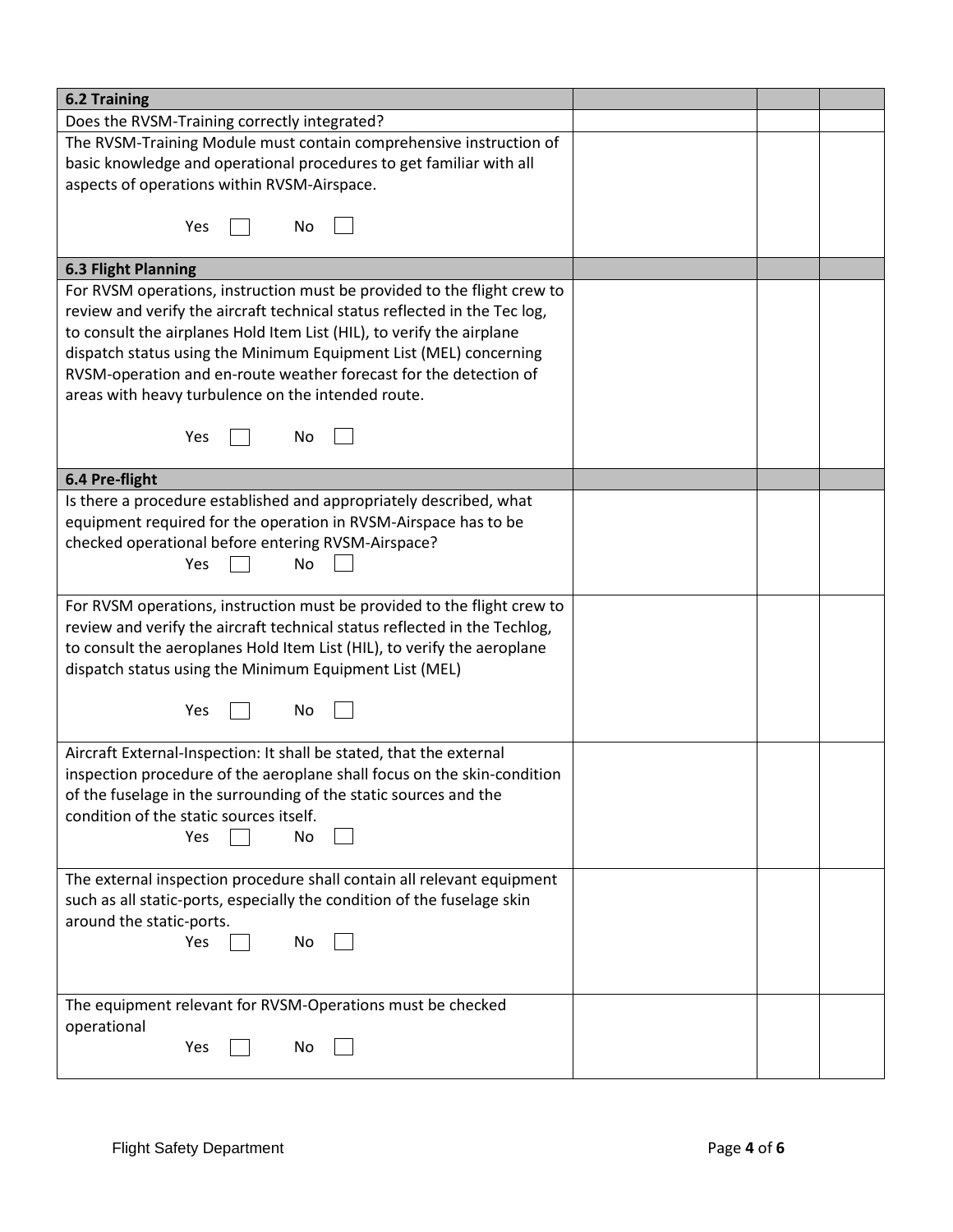| 6.5 Flight-Deck-Preparation:                                                                             |  |  |
|----------------------------------------------------------------------------------------------------------|--|--|
| Instruction shall be provided for a comparison check between the                                         |  |  |
| indication of the two primary altimeters to be within a tolerance of 75                                  |  |  |
| ft for RVSM-Operation.                                                                                   |  |  |
|                                                                                                          |  |  |
| Yes<br><b>No</b>                                                                                         |  |  |
|                                                                                                          |  |  |
| 6.6 In-Flight                                                                                            |  |  |
| Altimeter setting procedures must be observed and respective                                             |  |  |
| crosschecks shall be performed in hourly intervals. Altitude                                             |  |  |
| comparison-checks during level-flight shall be stated to be within ± 200                                 |  |  |
| ft.                                                                                                      |  |  |
| No<br>Yes                                                                                                |  |  |
|                                                                                                          |  |  |
| Procedures to monitor the airplane's level-off maneuver and system                                       |  |  |
| capability at an assigned flight-level while using the automatic altitude-                               |  |  |
| control system and the autopilot function.                                                               |  |  |
| Yes<br>No                                                                                                |  |  |
| Monitoring procedures shall be described, ensuring that the altitude-                                    |  |  |
| alerting system is operative.                                                                            |  |  |
| No<br>Yes                                                                                                |  |  |
|                                                                                                          |  |  |
| Notification to the competent Air Traffic Control Centre about the loss                                  |  |  |
| of RVSM capability by applying the respective phraseology.                                               |  |  |
|                                                                                                          |  |  |
| Yes<br>No                                                                                                |  |  |
|                                                                                                          |  |  |
| 6.7 Post flight                                                                                          |  |  |
| Any malfunction affecting the RVSM-capability of the airplane, shall be                                  |  |  |
| recorded in detail in the Tech-log-System.                                                               |  |  |
| No<br>Yes                                                                                                |  |  |
|                                                                                                          |  |  |
| <b>6.8 Reporting</b>                                                                                     |  |  |
| For altitude deviations during RVSM-Operations, height keeping errors,                                   |  |  |
| at least the following shall be stated to be reported:<br>Total vertical error of ±300 ft;               |  |  |
|                                                                                                          |  |  |
| Altimeter system error of ±245 ft;<br>Deviation from assigned altitude of $\pm$ 300 ft;                  |  |  |
|                                                                                                          |  |  |
| During transition phase, overshooting or undershooting of a cleared<br>flight level of more than 150 ft; |  |  |
| The loss of RVSM-capability;                                                                             |  |  |
| The application of any contingency procedure Any malfunction in the                                      |  |  |
| automatic height-keeping system;                                                                         |  |  |
| Any malfunction in the altimetry system;                                                                 |  |  |
|                                                                                                          |  |  |
| Any deficiency affecting the redundancy within the altitude                                              |  |  |
| measurement system.<br>Yes<br>No                                                                         |  |  |
|                                                                                                          |  |  |
|                                                                                                          |  |  |